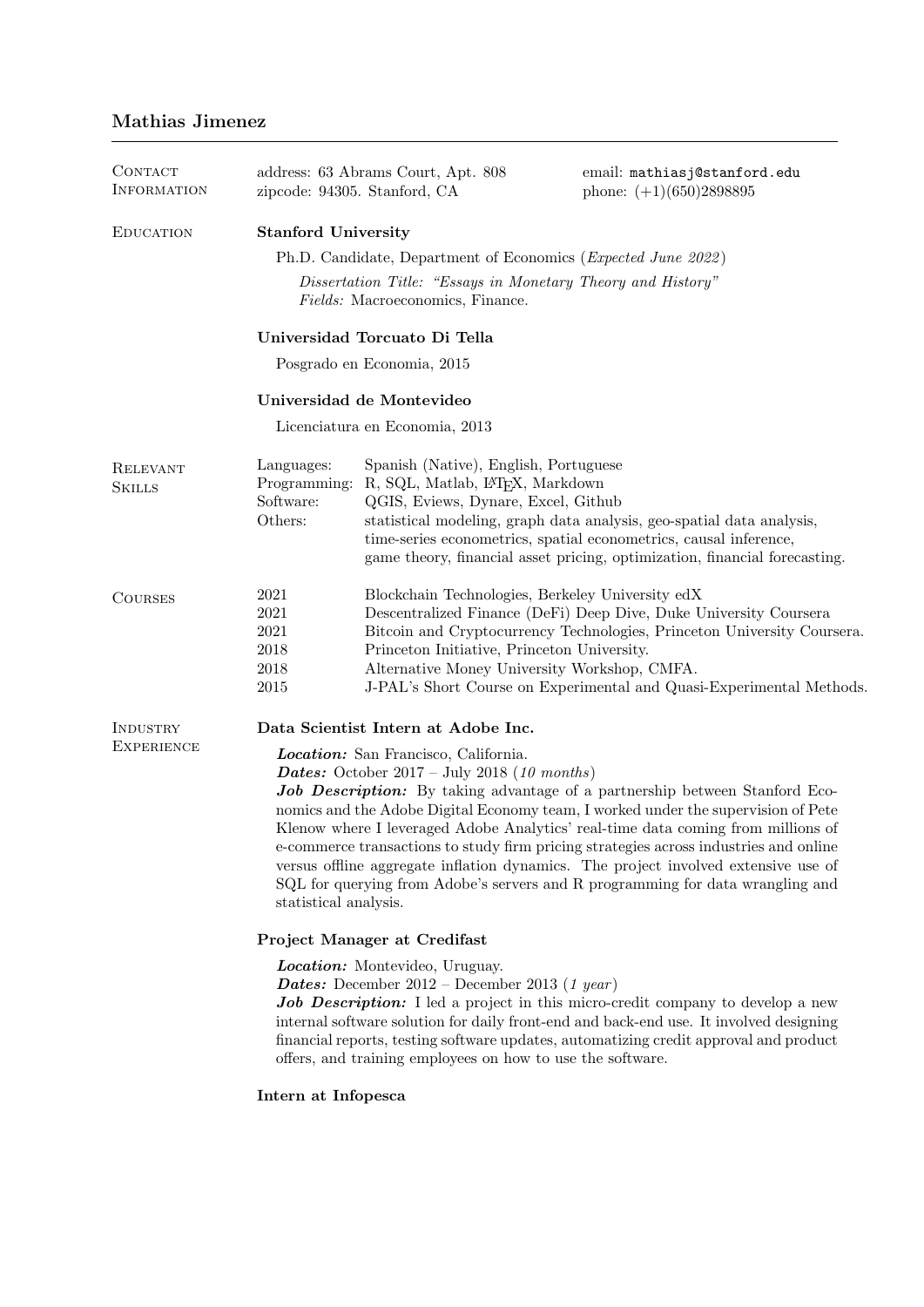#### Location: Montevideo, Uruguay.

**Dates:** March  $2010 - \text{June } 2010 \ (\text{\textit{4 months}})$ 

Job Description: I worked as a commercial analyst at Infopesca, a multilateral organization dedicated to producing reports on worldwide fishing markets and offering consultancy services for Latin American governments and private fishing industries. The job mainly consisted of working with a team to produce monthly market reports and maintain statistical information about worldwide fishing markets.

**RESEARCH** PROJECTS

## Are Banks Technologically Obsolete? A New Monetarist Approach (2020)

## Tech stack and skills:

Economic modeling, game theory, financial asset pricing, L<sup>AT</sup>FX

Abstract: Given the current state of technology, agents could potentially deal with exchange by transferring directly Central Bank fiat monies. Are we close to private banks becoming technologically obsolete in the provision of payment services?. To provide insights into this question, we build a monetary search model where transferring the medium-of-exchange (MOE) entails dealing with transfer costs, imperfect supply elasticity, and asymmetric information in its value. Banks are special because they are experts in assaying the quality of the MOE and have access to a retail payment infrastructure, which allows them to issue unlimited unforgeable and cheaper-to-transfer bank debt, but at the expense of possible discounts due to decentralization in the issuance of money compared to a homogeneous MOE. Given this model, we first show what we call the Two Worlds result, which allows us to partition the parameter space into two sub-spaces that speak to the relevance of banking in the competitive equilibrium. Our main result suggests that the extent of near-future obsolescence depends on a sort of "race" between private banks and Central Banks on future innovations in retail payments. Formally, suppose we start from a parameterized model consistent with being in a Banking World, where only bank debt is used for exchanges. Then, if asymmetric information and transfer costs on the MOE converge to private standards, then even with an arbitrarily good private payment infrastructure, the environment converges to a Non-Banking World, where agents demand only the MOE for payments, and sometimes also some complementary bank credit when money supply is sufficiently low. However, we also show that, if instead MOE transfer costs become arbitrarily close but still higher than private standards, and bank debt transfers become as homogeneous as transferring funds within a Central Bank, then the environment remains a Banking World. Therefore, our main results suggest that ultimately the near future obsolescence of private banks depends on whether they offer fast and seamless bank debt transfers that resemble what would be like transferring debt within the same institution like a Central Bank. Moreover, these private innovations would need to compensate for future public innovations in the cost of retail transfers of Central Bank debt.

#### The Life-Cycle of Banking (2021)

## Tech stack and skills:

Statistical modeling, graph data analysis, spatial and time-series econometrics, R programming, OCR, QGIS, Excel, Github

Abstract: This paper is the first to document the evolution of a banking system from inception to maturity defined in terms of its turnover dynamics. For this, we digitized multiple novel historical sources for the Canadian banking system, from the founding of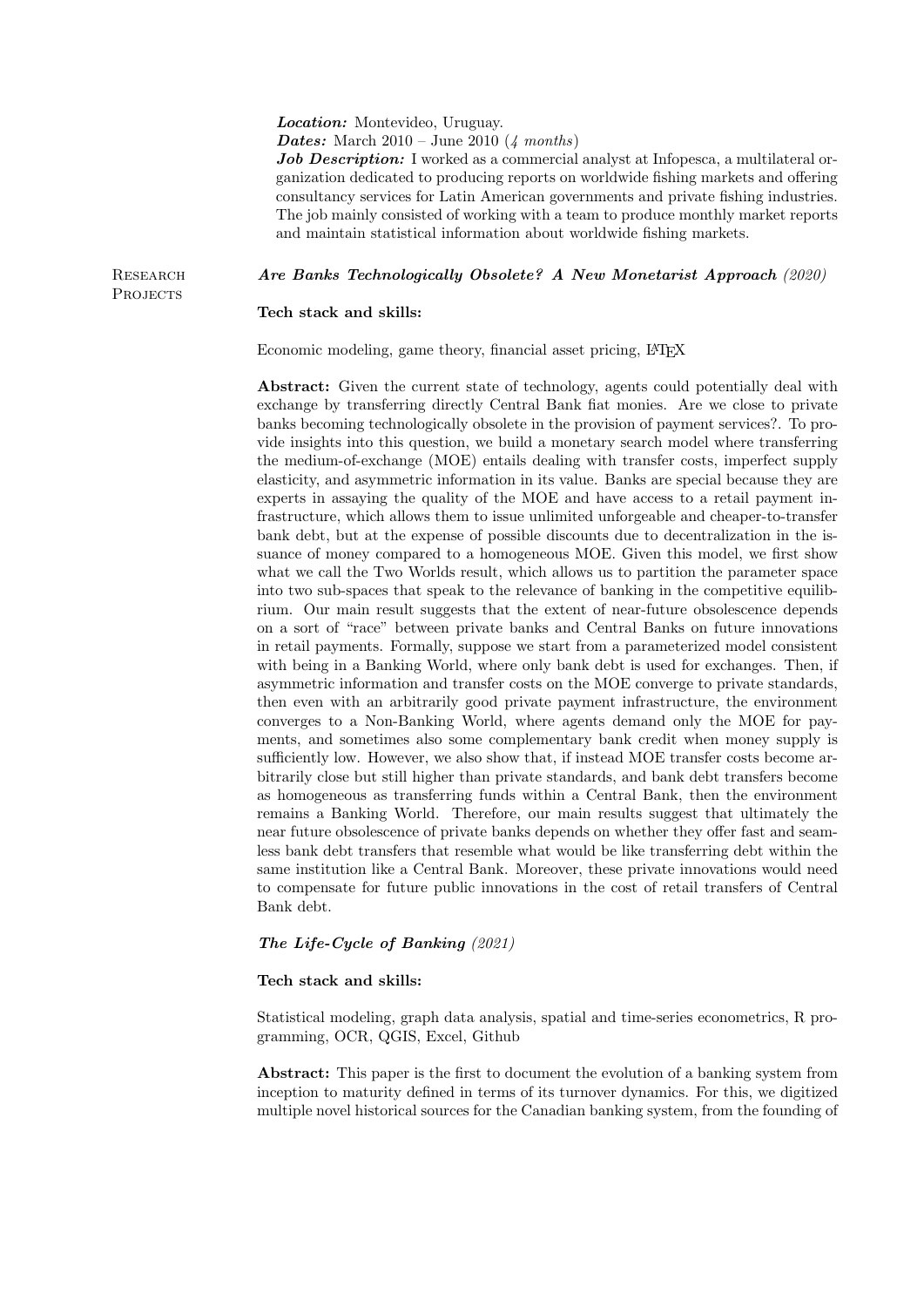its first bank in 1817 to 1933, when turnover then stabilized for twenty years. We show a clear tendency to higher market concentration driven both by failures and acquisitions of smaller banks, and overall, mergers are more common when branch overlap is low. Banks start locally, which partitions competition by region. We also find branch clustering within each region, although only for rural areas. Later, larger banks start expanding nationwide, which coincides with the start of the merger wave. Regarding financial access, the number of years until the first branch varies substantially. However, conditional on that, the time until the second bank opens a branch arrives mostly within two years, suggesting a somewhat high spatial competitive pressure. In the end, the banking system expands to the point where there is at least one branch in almost 100% of locations with a non-negligible population. In terms of the financial network, links in the correspondent banking network used for inter-bank liquidity services are driven by the fact that only the correspondent bank has a branch where settlement occurs. However, we show that links are only formed after that location has a transportation route where the respondent has its branches. This fact suggests a positive relationship between trade and the demand for financial services. On the other hand, the correspondent network converges to being wholly disconnected due to branching, which implies that it does not converge to the usual "core-periphery" topology extensively documented elsewhere. Finally, in terms of banks' balance sheets, we show a clear tendency to higher leverage ratio driven in the cross-section by larger banks. This fact is consistent with a "diversification channel" since banks with higher spatial branch coverage have a lower non-performing proportion of loans, even controlling by the number of branches and size of the bank. The composition of bank liabilities also changes. Privately-issued banknotes start out being more prominent, but demand deposits and then time deposits take over. On the asset side, the reserve ratio also shows a downward tendency but converges to a more homogeneous cross-sectional ratio around 10%. Interestingly, larger banks hold a higher portfolio share of safe and liquid marketable assets, and we show evidence that these banks use these liquid funds to finance inter-bank loans to smaller and distressed banks during international financial crises.

# The Extent of Financial Fragility in Un-Regulated Banking Systems: Evidence from Canada, 1871-1913 (work in progress, 2022)

#### Tech stack and skills:

Economic modeling, numerical optimization, graph data analysis, spatial and timeseries econometrics, R programming, Github

Abstract: This paper challenges the conventional view that unregulated banking systems are "robust-but-fragile", where banks provide valuable services during normal times but are also susceptible to a systemic run under financial stress. We use novel and granular data for Canada from 1871 to 1913, a period where there was no Central Bank, no currency monopoly, no deposit insurance, no explicit nor implicit bailout guarantees, no liquidity requirements, no mandatory public audits or inspections, and no public resolution authority. In this context, we show, among other things: i) The system evolved towards a handful of cooperative and well-diversified large banks, with no need for correspondent relationships. ii) Banks self-organized under an association that implemented centralized daily net clearing and settlement, liquidity management oversight, and rules for crises management and resolution. Moreover, the largest banks acted as ad-hoc central bankers by being lenders of last resort and making assume-andpurchase agreements with others at the brink of failure. iii) There were no system-wide runs even though Canada's principal trading and financial partners (the US and UK) did have several. However, the system experienced some localized financial distress, and several bank failures were accompanied by fraud from top executives to both